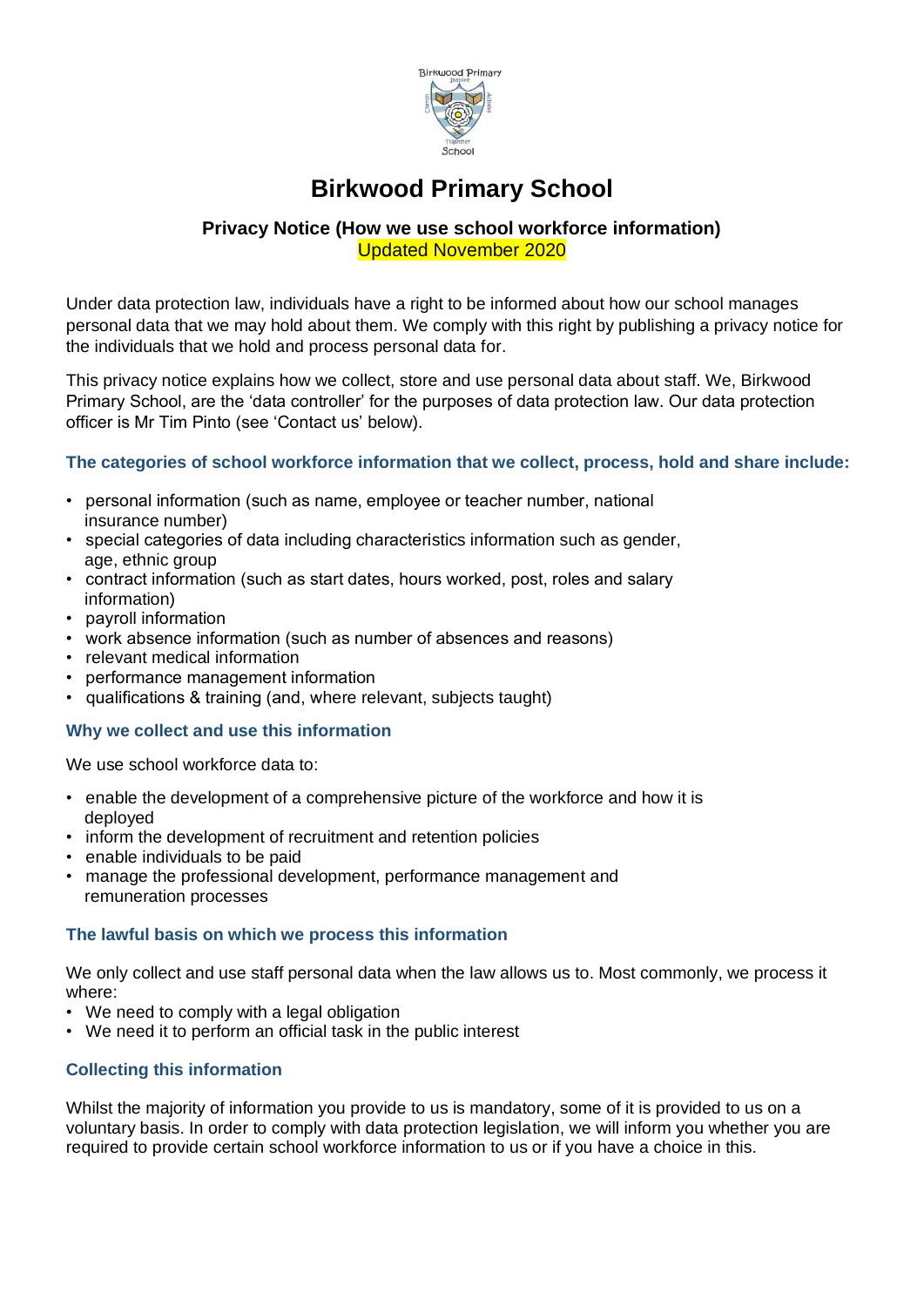## **Storing this information**

We keep personal information about staff while they are working at our school. We may also keep it beyond this time if this is necessary in order to comply with our legal obligations.

Birkwood Primary school adopts the Local Authority 'Retention Protocols for Schools' Policy which sets out how long we keep information about staff. A copy of this policy is available by requesting one from the schools data protection officer/business manager.

## **Who we share this information with**

We routinely share information with:

- Our local authority
- The Department for Education
- Our regulator Ofsted
- Suppliers and service providers to enable them to provide the service we have contracted them for

#### **Please Note: Personal data of parents/carers may also be shared with NHS/Public Health Agencies where relevant to the Covid-19 Pandemic.**

## **Why we share school workforce information**

We do not share information about workforce members with anyone without consent unless the law and our policies allow us to do so.

## **Local authority**

We are required to share information about our workforce members with our local authority (LA) under section 5 of the Education (Supply of Information about the School Workforce) (England) Regulations 2007 and amendments.

#### **Department for Education (DfE)**

We share personal data with the Department for Education (DfE) on a statutory basis. This data sharing underpins workforce policy monitoring, evaluation, and links to school funding / expenditure and the assessment educational attainment.

We are required to share information about our school employees with our local authority (LA) and the Department for Education (DfE) under section 5 of the Education (Supply of Information about the School Workforce) (England) Regulations 2007 and amendments.

#### **Data collection requirements**

The DfE collects and processes personal data relating to those employed by schools (including Multi Academy Trusts) and local authorities that work in state funded schools (including all maintained schools, all academies and free schools and all special schools including Pupil Referral Units and Alternative Provision). All state funded schools are required to make a census submission because it is a statutory return under sections 113 and 114 of the Education Act 2005

To find out more about the data collection requirements placed on us by the Department for Education including the data that we share with them, go to [https://www.gov.uk/education/data-collection-and](https://www.gov.uk/education/data-collection-and-censuses-for-schools)[censuses-for-schools.](https://www.gov.uk/education/data-collection-and-censuses-for-schools)

The department may share information about school employees with third parties who promote the education or well-being of children or the effective deployment of school staff in England by:

- conducting research or analysis
- producing statistics
- providing information, advice or guidance